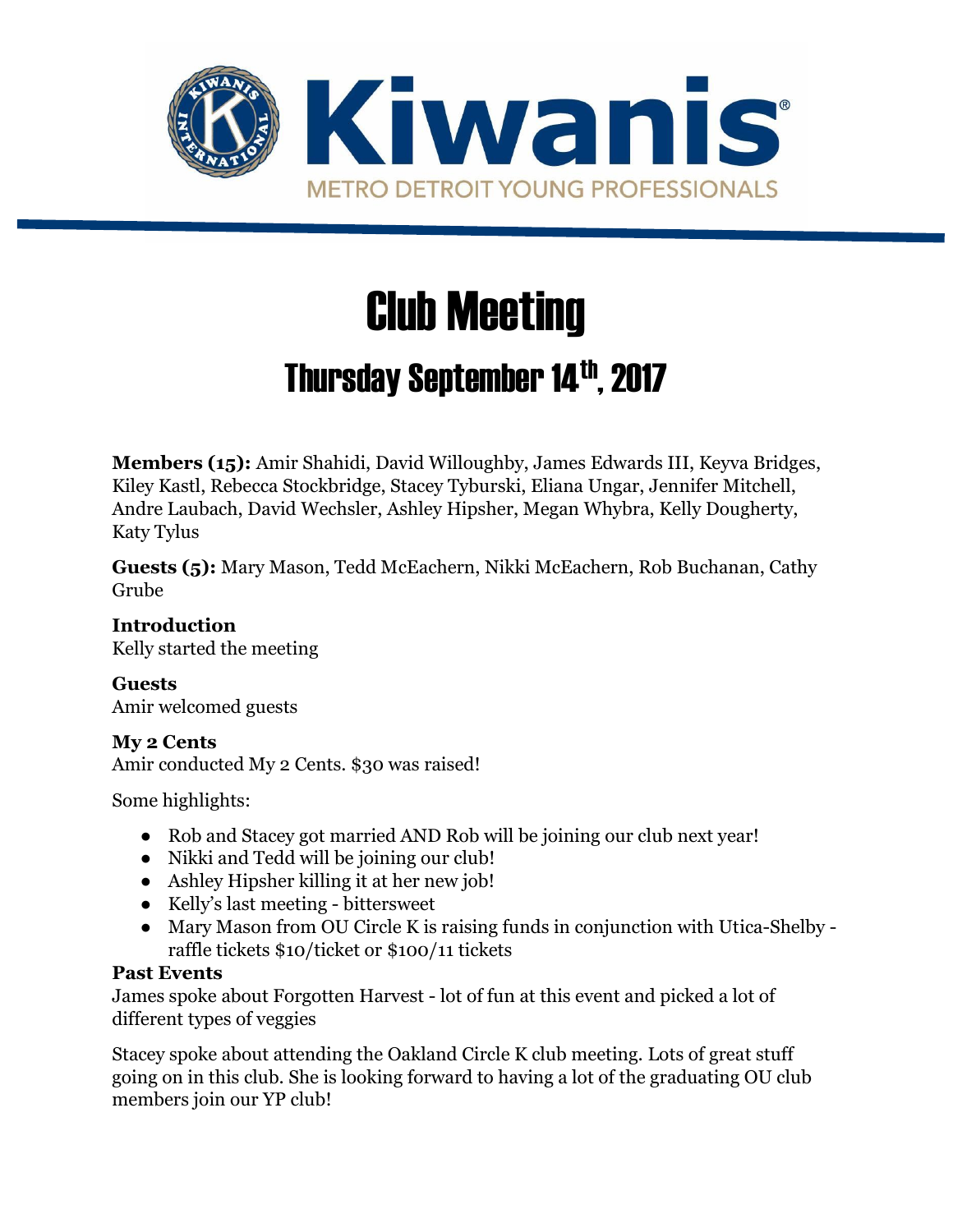Kiley spoke about Brews and Bands Circle K project. Had a lot of fun!

David Willoughby spoke about CJ Barrymore's. A magical place with rollercoasters, laser tag, and so much more. Lot of fun with the group, will have to go back soon.

## **Guest Speaker – Cathy Grube, Chair of the Detroit Walk to End Alzheimer's**

Cathy Grube spoke about Alzheimer's and the widespread impact it has on almost everyone's lives. The youngest person diagnosed with early onset Alzheimer was only 29!Her own mother had Alzheimer's and by the end, she was unable to even recognize her own daughter.

There are no cure or preventative measures in place for this disease. By raising money, can continue to fund research to get there someday. This year's walk included over 6000 people and raised close to \$700k.

The organization is trying to connect with schools to have kids help raise money. Two volunteer opportunities exist:

- For the planning committee of the next walk
- For the Chocolate Jubilee on October 28th at the MGM Grand

More information can be found at www.alz.org/gmc

## **Birthdays**

Kelly's birthday is September 18th and answered questions. Some questionable answers like preferring Qdoba over Chipotle, but overall a good set of questions.

#### **Board Update**

Kiley gauged club's interest in hats and quarter zip club apparel. Well received idea by club.

Member Dues – Administrative year ends at end of September, will need to start collecting dues. Currently planned for \$125 and a small portion goes to MDYP Kiwanis.

● Google Wallet – MDYP Kiwanis will now be collecting dues and donations via Google Wallet!

Jen spoke about District Convention. Was a lot of fun, they split a house. Met many interesting people. MDYP Kiwanis got 2nd in Social Media and Outreach!

#### **Upcoming Events**

- Lil Brooksie, 9/23/2017, 11-3pm, Meadowbrooks Amphitheatre
- Franklin Cider Mill Social, 9/24/2017, 3pm
- Gleaner's Detroit Uncorked, October 6th
- Club Installations, 10/12/2017, 7pm, Pine Trace Golf Club
- Greening of Detroit October 14th, 9-1pm
- Haunted House social will be October

Installations Money Received from:

Nikki, Tedd, Rob, Stacey, Rebecca, Mary